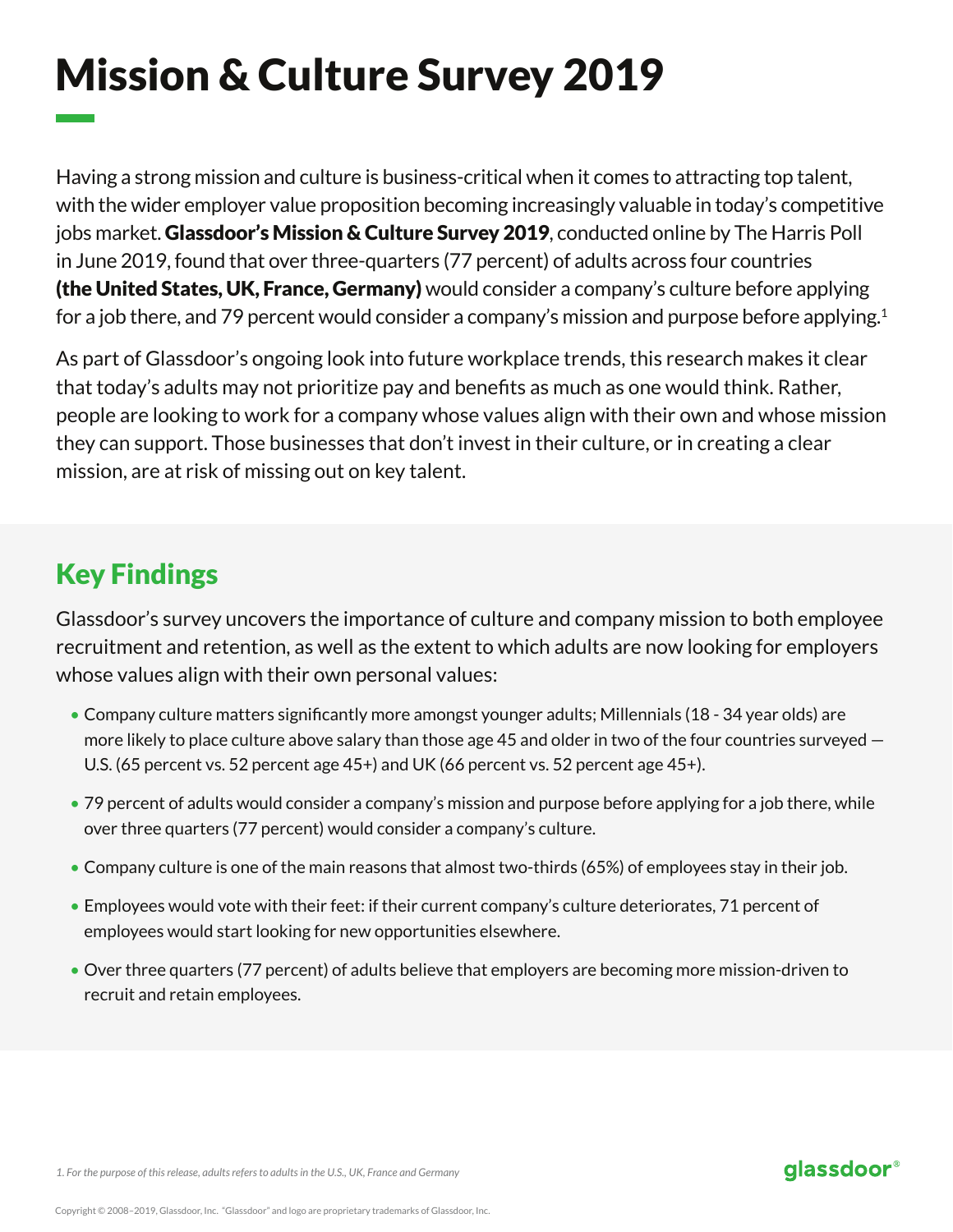## Mission

|                                                                                                                 | <b>All</b><br><b>Countries</b> | <b>United</b><br><b>States</b> | <b>United</b><br><b>Kingdom</b> | <b>France</b> | <b>Germany</b> |
|-----------------------------------------------------------------------------------------------------------------|--------------------------------|--------------------------------|---------------------------------|---------------|----------------|
| It is important for an employer to have a clear<br>mission and purpose                                          | 89%                            | 89%                            | 89%                             | 91%           | 88%            |
| I would consider a company's mission and<br>purpose before applying for a job there                             | 79%                            | 80%                            | 77%                             | 81%           | 79%            |
| Employers are becoming more mission-driven to<br>recruit and retain employees                                   | 77%                            | 78%                            | 78%                             | 75%           | 76%            |
| People where I work are more motivated and<br>engaged because of our strong company mission<br>(Base: Employed) | 66%                            | 69%                            | 66%                             | 66%           | 65%            |
| My company's mission is one of the main reasons<br>I stay in my job<br>(Base: Employed)                         | 64%                            | 64%                            | 60%                             | 70%           | 63%            |

## Demographic Breakdown

### Employers that adopt mission-focused recruitment and retention strategies are the most likely to attract talent

- Almost eight in 10 (79 percent) adults would consider a company's mission and purpose before applying for a job, and this is fairly consistent across all countries within the study.
- A company's mission is one of the main reasons that 64 percent of employees stay in their job. French employees are more likely to feel this way (70 percent) compared to the U.S. (64 percent), Germany (63 percent) and UK (60 percent).

#### Mission and purpose important to all ages, but especially the over-55s

- In three of the four countries surveyed, adults over 55 years of age are more likely to say it's important for an employer to have a clear mission and purpose than Millennials (18 - 34 years old): UK (93 percent compared to 85 percent), France (94 percent compared to 85 percent), Germany (93 percent compared to 78 percent).
- Two-thirds (66 percent) of employed adults believe people at their work are more motivated and engaged because of a strong company mission. In terms of gender breakdown, more men than women believe this in all markets except the UK.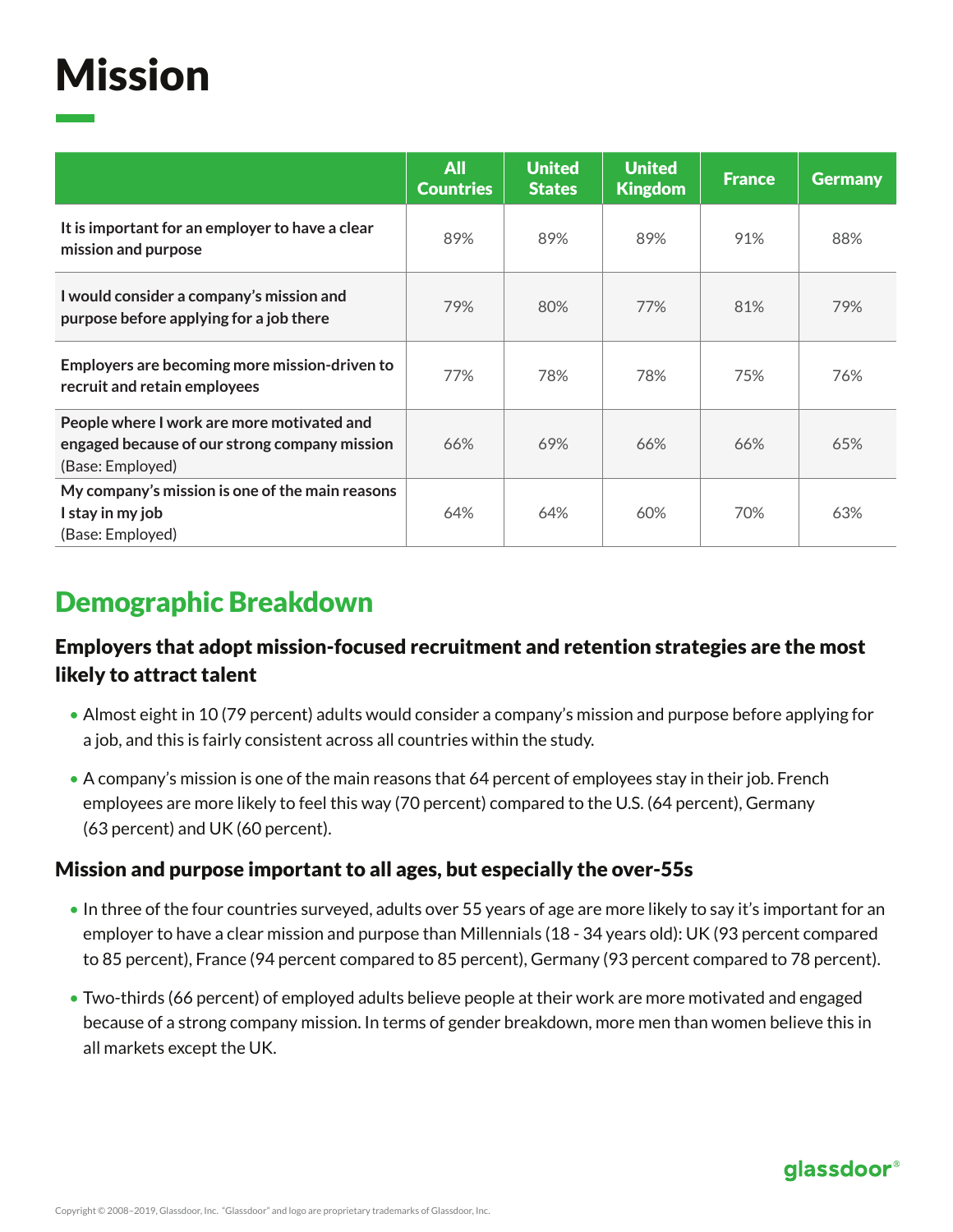## **Culture**

|                                                                                                       | <b>All</b><br><b>Countries</b> | <b>United</b><br><b>States</b> | <b>United</b><br><b>Kingdom</b> | <b>France</b> | <b>Germany</b> |
|-------------------------------------------------------------------------------------------------------|--------------------------------|--------------------------------|---------------------------------|---------------|----------------|
| I would consider a company's culture before<br>applying there                                         | 77%                            | 77%                            | 75%                             | 79%           | 77%            |
| I would not apply to a company unless its values<br>align with my own personal values                 | 73%                            | 70%                            | 69%                             | 76%           | 76%            |
| If my current company's culture deteriorates,<br>I would look for a job elsewhere<br>(Base: Employed) | 71%                            | 74%                            | 70%                             | 75%           | 67%            |
| My company's culture is one of the main reasons<br>I stay in my job<br>(Base: Employed)               | 65%                            | 66%                            | 63%                             | 69%           | 61%            |
| Company culture is more important than salary<br>when it comes to being satisfied at work             | 56%                            | 58%                            | 57%                             | 56%           | 54%            |

## Demographic Breakdown

#### French value company culture

• Adults in France are more likely than adults in the UK to consider a company's culture before applying for a job (79 percent vs. 75 percent), those who are employed are more likely than their German counterparts to look for a new job if their company's culture deteriorates (75 percent vs. 67 percent) and employed French adults are more likely to say that their company's culture is one of the main reasons they stay in their job than those in the UK or Germany (69 percent vs. 63 percent and 61 percent).

### Employed adults in Germany less likely to stay or leave a job due to culture

- Significantly fewer employed German adults than employed French and U.S. adults would leave their current job if the company culture deteriorates (67 percent compared to 75 percent in France and 74 percent in the U.S.).
- 61 percent of employed German adults cited company culture as one of the main reasons for staying in their job (significantly less than adults in France at 69 percent).

### Over half (56 percent) of adults place culture above salary when it comes to job satisfaction

- Millennials (18 34 year olds) are more likely to place culture above salary than those age 45 and older in two of the four countries surveyed — U.S. (65 percent vs. 52 percent age 45+) and UK (66 percent vs. 52 percent age 45+).
- Those with children in their household more likely to place culture above salary than those without children in two of the four countries surveyed: UK (63 percent vs. 54 percent) and U.S. (63 percent vs. 54 percent).